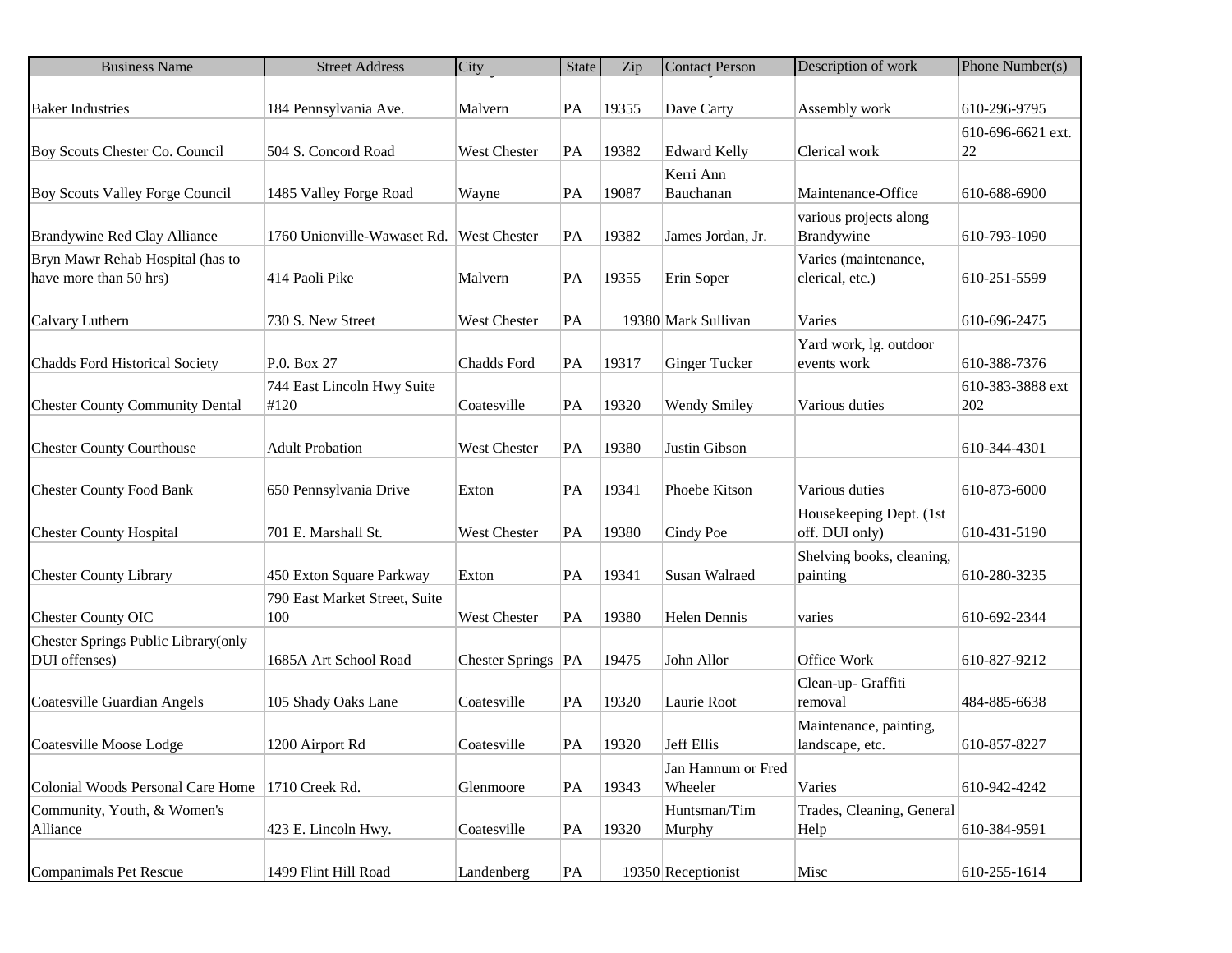| <b>Business Name</b>                  | <b>Street Address</b>       | City                 | <b>State</b> | Zip   | <b>Contact Person</b>      | Description of work            | Phone Number(s)   |
|---------------------------------------|-----------------------------|----------------------|--------------|-------|----------------------------|--------------------------------|-------------------|
| Crime Victims' Center                 | 236 West Market Street      | <b>West Chester</b>  | PA           | 19382 | <b>Brooke Hedderick</b>    | Clerical, maintenance          | 610-692-1926      |
|                                       |                             |                      |              |       |                            |                                |                   |
| Downingtown Historical Society        | P.O. BOX 9                  | Downingtown          | PA           |       | 19335 Jean Kahler          | MAINT. PARKS ECT.              | 610-269-7339      |
|                                       |                             |                      |              |       | Press Option #5            | Cleaning equipment, yard       |                   |
| First West Chester Fire Co.           | 70 S. Bradford Ave          | West Chester         | PA           | 19380 | leave message              | maintenance, janitorial        | 610-431-1580      |
|                                       |                             |                      |              |       | Michael Groff, Mike        |                                |                   |
| Good Fellowship Ambulance             | 600 Montgomery Ave          | <b>West Chester</b>  | PA           | 19380 | Buchmann                   | <b>General Cleaning Duties</b> | 610-431-3132      |
|                                       |                             |                      |              |       |                            | Skills (i.e.) Carpentry,       |                   |
| Good Neighbors Home Repair            | 205 E. State St.            | Kennett Square   PA  |              | 19348 | Jay Malthaner              | plumbing, etc.                 | 610-793-1090      |
|                                       |                             |                      |              |       |                            |                                | 610-644-4040 ext. |
| Good Samaritan Church                 | 212 W. Lancaster Ave.       | Paoli                | PA           | 19301 | Tad Turski                 | Cleaning, Landscaping          | 114               |
|                                       |                             |                      |              |       |                            | Construction or office         | 610-384-7993 ext. |
| <b>Habitat for Humanity Store</b>     | 1853 E. Lincoln Hwy         | Coatesville          | PA           | 19320 | Katie Weidner              | work                           | 10                |
|                                       |                             |                      |              |       |                            |                                |                   |
| Habitat for Humanity Store - Kennett  | 345 Scarlet Road            | Kennett Square   PA  |              |       | 19348 Receptionist         | Misc                           | 610-925-2585      |
|                                       |                             |                      |              |       |                            | Main., Landscaping,            | 610-827-7414 ext  |
| Historic Yellow Springs               | 1685 Art School Rd          | Chester Springs   PA |              | 19425 | Sara Van De Carr           | Clerical                       | 10                |
|                                       |                             |                      |              |       |                            | packing and shipping           |                   |
| In Ian's Boots, Inc.                  | 1501 Laurelwood Rd.         | Pottstown            | PA           | 19465 | Holly Wastler-Miller shoes |                                | 610-970-8820      |
|                                       |                             |                      |              |       | Michelle Coles,            | Gardening, Cleaning,           |                   |
| Kennett Area Senior Center            | 427 S. Walnut St.           | Kennett Square   PA  |              | 19348 | <b>Kathy Lyons</b>         | <b>Special Events</b>          | 610-380-8521      |
|                                       |                             |                      |              |       |                            | Maintenance, painting,         |                   |
| Kennett Fire Company                  | 301 Dalmatian St.           | Kennett Square   PA  |              | 19348 | Joyce L. O'Connell         | landscape, etc.                | 610-444-4819      |
| Kennett Run Charities Inc (only needs |                             |                      |              |       |                            |                                |                   |
| volunteers in April and May)          | PO Box 96                   | Kennett Square   PA  |              | 19348 | <b>Becky Devastine</b>     | Misc                           | 610-444-0933      |
|                                       | P.O. Box 99 (61 Firehouse   |                      |              |       |                            |                                |                   |
| Kimberton Fire Company                | $Ln.$ )                     | Kimberton            | PA           | 19442 | <b>Charles Fields</b>      | Clean-up work                  | 610-380-8521      |
|                                       |                             |                      |              |       | Dru Campbell or            | Animal care and other          |                   |
| LaMancha Animal Rescue                | 855 Doe Run Rd.             | Coatesville          | PA           | 19320 | Tom Quinn                  | sundry tasks                   | 610-384-7976      |
|                                       |                             |                      |              |       |                            |                                |                   |
| Lord's Pantry of Downingtown          | 141 E Lancaster Ave         | Downingtown          | PA           | 19335 | Jan Leaf                   | Misc                           | 610-873-1149      |
|                                       |                             |                      |              |       |                            | Office help/special            |                   |
| <b>MADD</b>                           | 1000 Conshohocken Road      | Conshohocken         | PA           | 19428 | Jeannie Chigione           | projects                       | 610-825-4902      |
|                                       |                             |                      |              |       | Darren Cornish,            | Assisting in Activities,       |                   |
| Main Line Nursing & Rehab Center      | 283 E. Lancaster Ave        | Malvern              | PA           | 19355 | Joanne Carter              | Maintenance                    | 610-296-4170      |
|                                       |                             |                      |              |       |                            |                                |                   |
| Malvern Fire Co.                      | PO Box 435, 424 E. King St. | Malvern              | PA           | 19355 | Jerry Vaughn               | Varies                         | 610-647-0693      |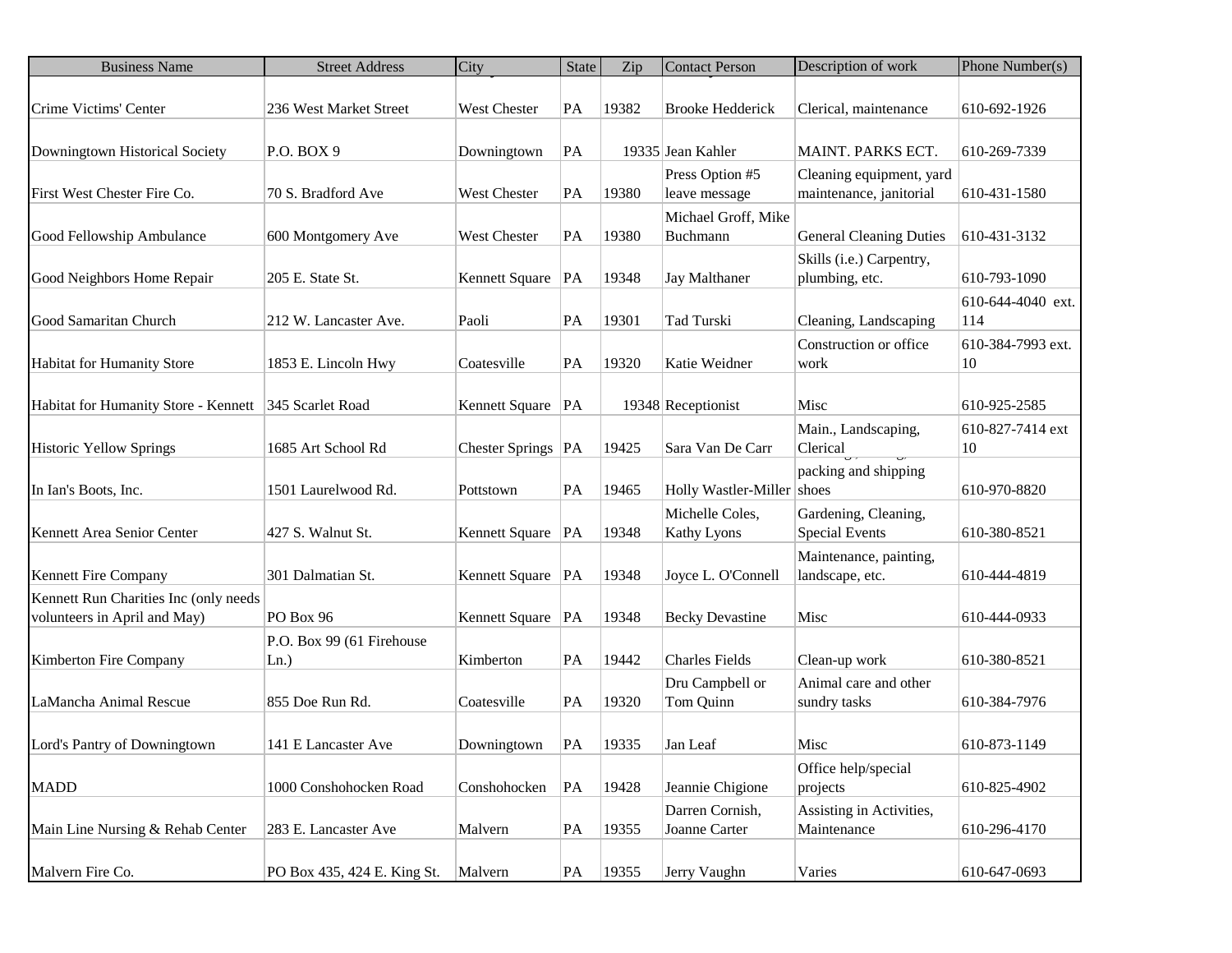| <b>Business Name</b>                                      | <b>Street Address</b>                       | City                | State | Zip   | <b>Contact Person</b>               | Description of work                       | Phone Number(s)                  |
|-----------------------------------------------------------|---------------------------------------------|---------------------|-------|-------|-------------------------------------|-------------------------------------------|----------------------------------|
| Octorara Food Cupboard                                    | 714 Main Street                             | Parkesburg          | PA    |       | 19365 Judy Dougherty                | Misc                                      | 610-857-4000                     |
| Oxford Neighborhood Services Center 35 North Third Street |                                             | Oxford              | PA    | 19363 | Brenda Hernandez,<br>Laura McMillan | General Indoor and<br>Outdoor Maint.      | 610-932-8557                     |
| <b>Operation Grave Guard</b>                              | www.graveguard.com                          | West Chester        | PA    | 19382 | <b>Brian Carickhoff</b>             | <b>Cleaning Veterans</b><br>Headstones    | 610-331-7341                     |
| PA. National Guard                                        | 111 Armory Dr.                              | <b>Spring City</b>  | PA    |       | <b>SGT. MIKE</b><br>19475 MURPHY    | Custodial, light<br>maintenance           | 484-791-1700                     |
| Paoli Memorial Hospital                                   | 255 W. Lancaster Pike                       | Paoli               | PA    | 19301 | Dana McKee or<br>Linda Burton       | Varies (DUI offenders w/<br>min. 80 hrs.) | 610-648-1099                     |
| Parkesburg Borough                                        | 329 W. First Ave.                           | Parkesburg          | PA    | 19365 | Jim Thomas                          | Labor                                     | 610-857-2616                     |
| Phoenixville Fire Dept.                                   | 177 Church St                               | Phoenixville        | PA    |       | Charlie Palmer                      | Grounds and Building<br>Maintenance       | 610-933-9717                     |
| Phoenixville Public Library                               | 183 Second Ave                              | Phoenixville        | PA    | 19460 | Dorian Wells                        | administrative/stacking                   | 610-933-3013                     |
| Phoenixville Recreation Dept.                             | 123 Main Street - Civic Center Phoenixville |                     | PA    | 19460 | Melissa Gibbons                     | Misc                                      | 610-933-3013<br>ext.31           |
| Pocopson Nursing Home                                     | 1695 Lenape Road                            | West Chester        | PA    | 19382 | Sharon Allaband                     | Maintenance,<br>housekeeping              | 610-793-1212                     |
| Pottstown Family YMCA                                     | 724 North Adams Street                      | Pottstown           | PA    | 19464 | Katrina White                       | Cleaning (daytime hours<br>only)          | 610-933-7728                     |
| Pottstown Memorial Medical Center                         | 1600 E. High Street                         | Pottstown           | PA    | 19464 | <b>Sharon Steinmetz</b>             | Varies                                    | 610-323-7300                     |
| Royer Greaves School for Blind                            | 118 South Valley Road                       | Paoli               | PA    | 19301 | Gordon Yeo                          | Grounds/Building<br>Maintenance           | 610-344-1810<br>(DUI Cases Only) |
| <b>RYERSS FARM</b>                                        | 1710 Ridge Road                             | Pottstown           | Pa    | 19465 | Liz Degerberg or<br>Amber Slaymaker | horse farm work                           | 610469-0533                      |
| Safe Harbour                                              | 20 North Matlack Street                     | <b>West Chester</b> | PA    | 19382 | Patty Sobecki<br>Tariya Edwards     | Gen. Maintenance                          | 610-692-6550 610-<br>696-9016    |
| <b>St. Peter's Place</b>                                  | 111 Church Street                           | Phoenixville        | PA    | 19460 | <b>Bethany Peccone</b>              | Janitorial, indoor &<br>outdoor maint.    | 610-933-4383                     |
| <b>Starlyte Farm</b>                                      | 525 Old Reading Pike                        | Pottstown           | PA    | 19464 | Jessica Churach                     | <b>General Maintenance</b>                | 704-914-8785                     |
| <b>Thorncraft Equestrian Center</b>                       | 190 Line Rd.                                | Malvern             | PA    | 19355 | Sallie Dixon                        | Barn work, yard work,<br>painting         | 610-644-7694                     |
| Valley Forge Fire Company                                 | 630 Valley Park Rd.                         | <b>Valley Forge</b> | PA    | 19481 | Evan Taylor                         | entry/ Ground and bldg.<br>Maintain       | 610-933-3388                     |